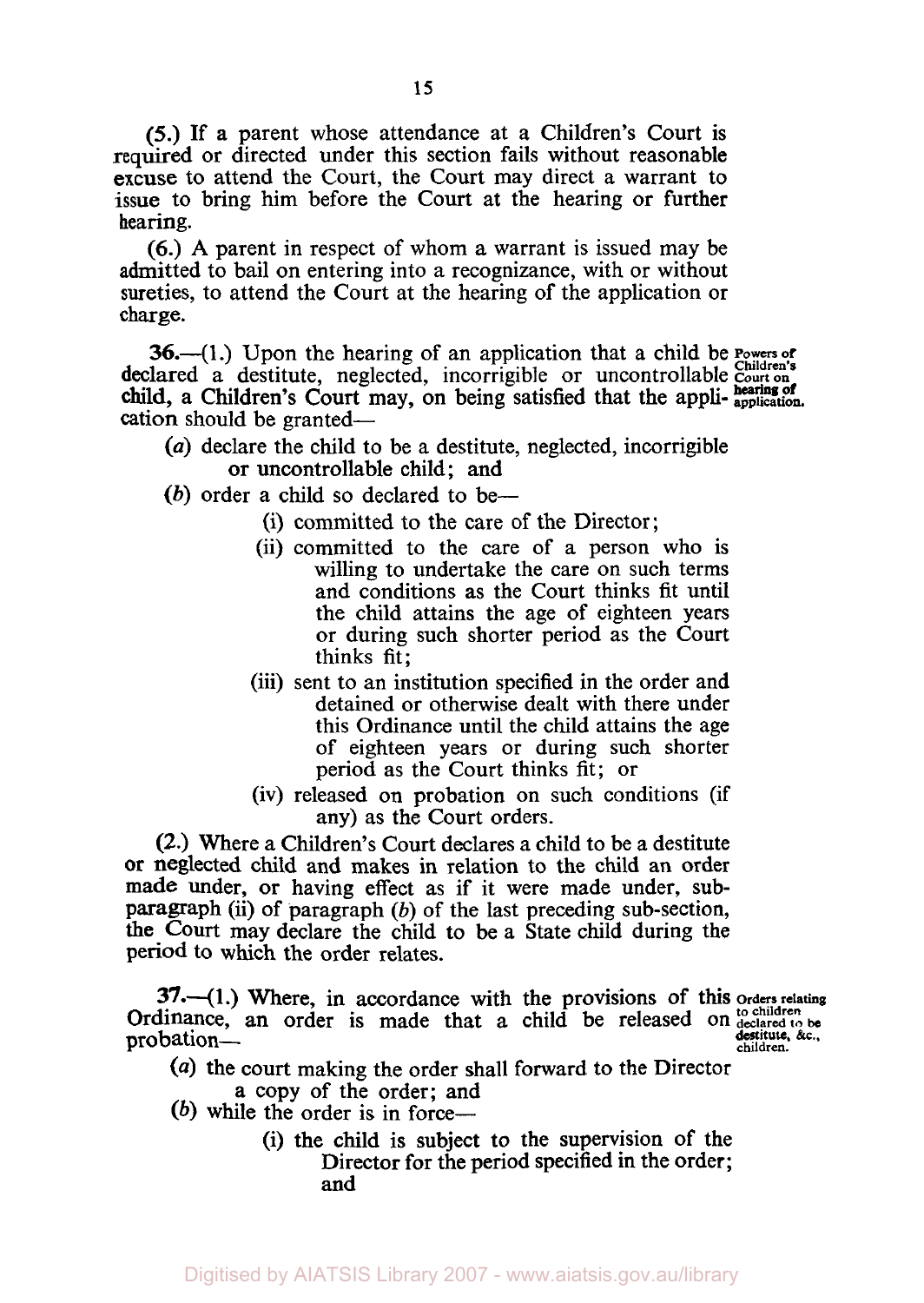(ii) a person authorized in writing by the Director to do so may enter the premises where **the**  child resides and may inspect them and the child.

(2.) Where, in accordance with the provisions of **this**  Ordinance, an order is made that a child be committed to the care of a person who is willing to undertake the care—

- *(a)* the court making the order shall not commit the child to the care of a person of a religious faith to which the father or other person having the right to direct in what religion the child shall be educated objects;
- (b) the court making the order shall forward to the Director a copy of the order ; and
- **(c)** while the order is in force-
	- (i) the person to whose care the child is committed is entitled to the care of the child; and
	- (ii) a person authorized in writing by the Director to do so may enter the premises where the child resides and may inspect them and the child.

(3.) Where, in accordance with the provisions of this Ordinance, an order is made that a child be committed to the care of the Director, the child is subject to the supervision of the Director while the order is in force.

**(4.)** An order made or having effect as if it were made under the last preceding section or an order made under section sixty-two of this Ordinance ceases to be in force when the period specified in the order expires or the child named in the order attains the age of eighteen years, whichever first occurs.

**38.-(1.)** In this section, "child" includes a person, who, **as**  a child, has under this Ordinance been released on probation or committed to the care of a person.

(2.) Where a child who has, under this Ordinance, been released on probation or committed to the care of a person breaks or is reasonably suspected of having broken the terms or conditions **of**  his release or the terms or conditions **on** which he was committed to the care of a person, the child may without warrant be taken into custody by a police officer or person authorized in writing by *the* Administrator to act under **this** section and detained until he *can* be brought before a Children's Court.

(3.) The provisions of section thirty-two of this Ordinance apply to and in relation to a child taken into custody under this section as if the child had been taken into custody under section thirty-one of this Ordinance.

**(4.)** Where a police officer or person authorized in writing by the Administrator to act under this **section** makes oath before **a**  Justice that a child who has under this Ordinance been released

**Breach by terms of**  *committal.*  **child of**  *release* **or**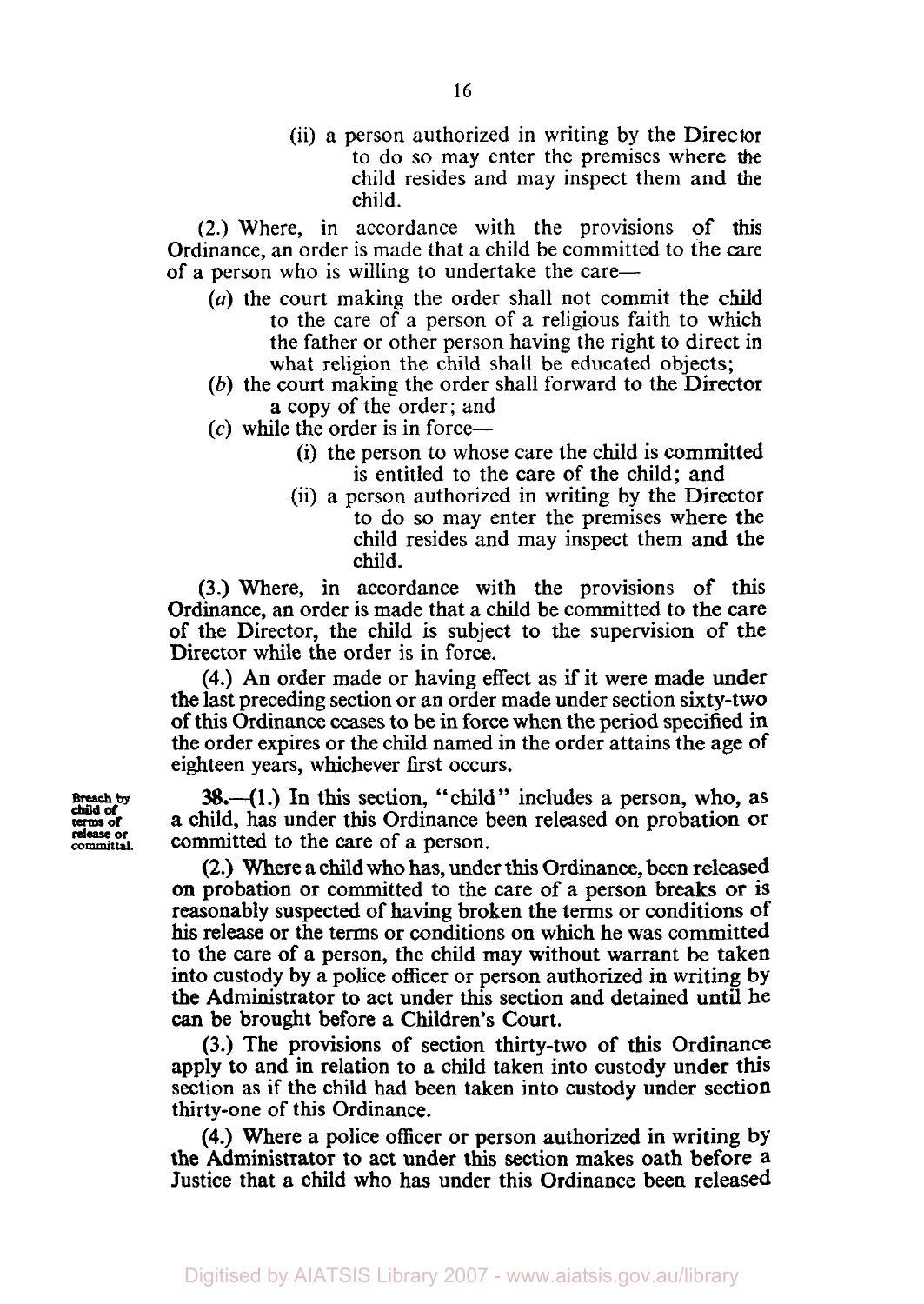on probation or committed to the care of a person has broken the terms or conditions of his release or the terms or conditions on which he was committed to the care of a person, the Justice may issue his summons for the appearance of the child before a Children's Court.

*(5.)* If it is proved that a child brought before a Children's Court under this section, or appearing before a Children's Court **in** answer to a summons under this section, has broken the terms or conditions on which he was committed to the care of a person, the Court may—

- *(a)* where the child has not attained the age of eighteen years, exercise in respect of the child any of the powers specified in paragraphs *(a)* and *(b)* of sub-section **(1.)**  of section thirty-six of this Ordinance; or
- *(b)* where the child has attained the age of eighteen years, order him to pay a fine not exceeding Fifty pounds or, in default, to be imprisoned for not more than six months.

*(6.)* **An** order may under paragraph *(a)* of the last preceding sub-section shall have effect as if it were made under section **thirty-six** of this Ordinance.

**39.**-(1.) A Children's Court may at any time vary the period variation, &c., or conditions, or terminate the period, of probation or of **corn- probation or**  mittal to the care of a person which it has imposed on a child.

(2.) **A** Children's Court which has made an order that a child be released on probation to, or committed to the care of, a person, may, upon the application of a person authorized by the Director to make the application, vary the order by substituting another person for a person named in the order.

**40.** Where, in accordance with the provisions of this Authority of Ordinance, a child is committed to the care of the Director, the committal. order of committal *is* sufficient authority to a police officer or person approved in writing by the Director to do *so* to take the child to an institution nominated for the reception of the child **by** the Director or, if the Director does not nominate an institution for that purpose, to the nearest or most convenient institution.

**41.**—(1.) A person who—

**Contempt of** 

- *(a)* **wilfully** interrupts the proceedings **of** *a* Court;
- *(b)* conducts himself disrespectfully to the magistrate or a member of a Court during the sittings of the Court;
- **(c)** obstructs or assaults a person in attendance at a Court or an officer of a Court-
	- (i) in the execution of his duty; and
	- (ii) in view of the Court; or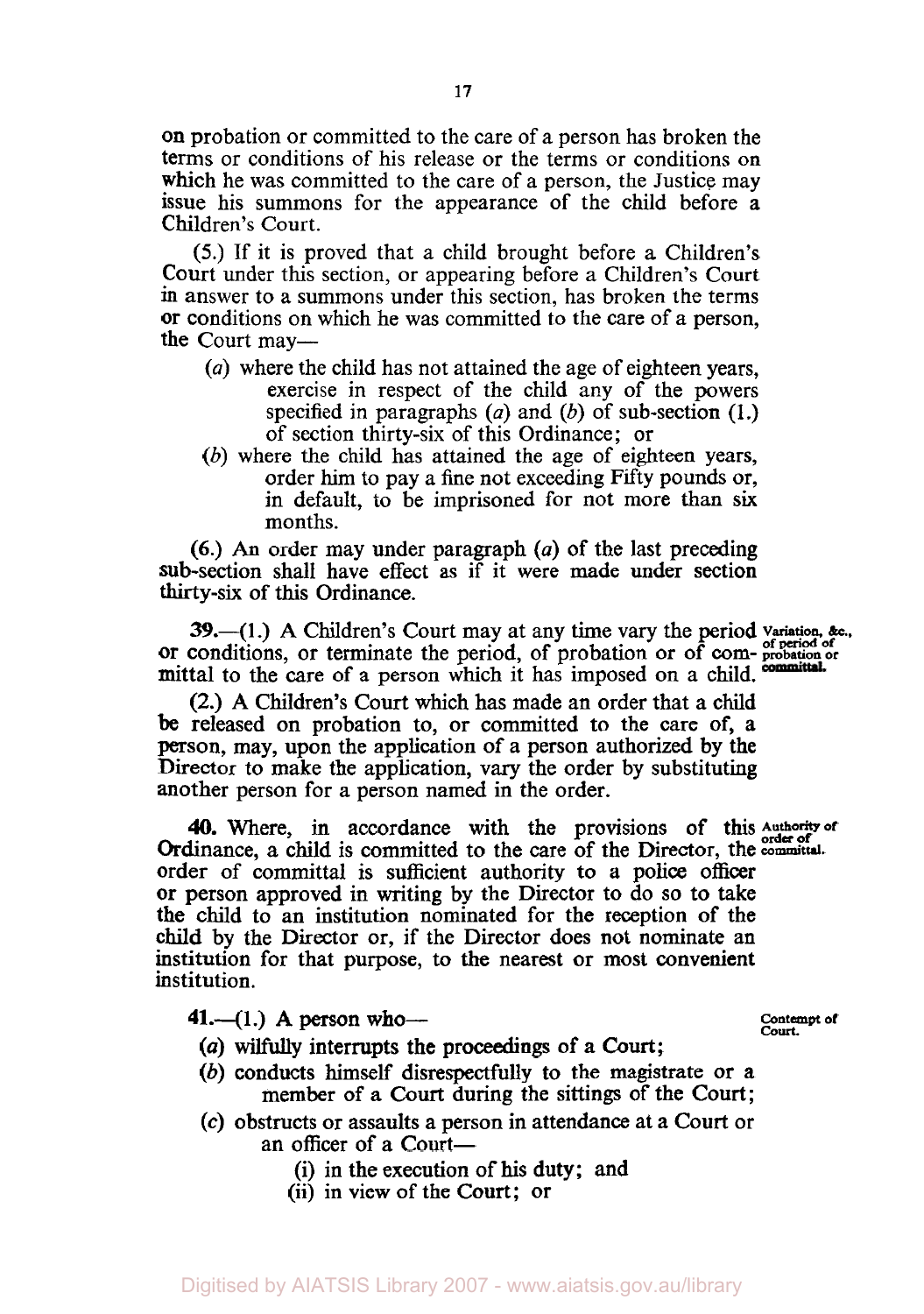(d) wilfully disobeys an order made by a Court that all witnesses (except the parties and any of their witnesses whom the Court sees fit to except) shall go and remain outside and beyond the hearing of the Court until required to give evidence,

is guilty of an offence.

Penalty: Five pounds or imprisonment for ten days.

(2.) **A** person who in the opinion of the Court wilfully prevaricates in giving evidence to a Court is guilty of an offence.

Penalty: Five pounds or imprisonment for ten days.

(3.) A Court in whose presence an offence under this section is committed may forthwith convict the person guilty **of** the offence either on its own view or on the oath of a credible witness and may issue its warrant of commitment accordingly.

**(4.)** Every warrant of commitment under this section **shall** be good and valid in law without any other order, summons or adjudication.

*(5.)* If a person convicted of an offence under sub-section (1.) of this section makes to the convicting Court, before the rising of the Court, such apology for the interruption or misbehaviour as the Court in its uncontrolled discretion deems satisfactory the Court may, if it thinks fit, remit the penalty either wholly or in part.

**Appeals.** 

 $42$ . $-(1)$  A Children's Court may, at discretion, reserve for the consideration of the Supreme Court any question of law arising on or out of the hearing or determination of an information, complaint or application, and may state a special case or cases for the opinion of the Supreme Court.

(2.) There shall be an appeal to the Supreme Court from any conviction, order or adjudication of a Children's Court, including a conviction of a minor indictable offence or an order dismissing a complaint of a simple offence.

(3.) The provisions of the *Justices Ordinance* 1928-1957 relating to appeals from Courts of Summary Jurisdiction shall apply, so far as they are applicable, to an appeal from a Children's Court under this section, whether by way of special case or otherwise.

## PART VI.-AFFILIATION PROCEEDINGS.

43. $-(1)$  Where a single woman is with child by a man who has not made adequate provision for the payment of confinement expenses in connexion with the birth of the child, a complaint may be made before a Justice in accordance with this section-

- *(a)* by the woman; or
- $(b)$  with the consent of the woman, by-
	- (i) the Director; or
	- (ii) a person authorized in writing by the Director to make a complaint under this **Part.**

**before birth proceedings of child.** 

**Affiliation**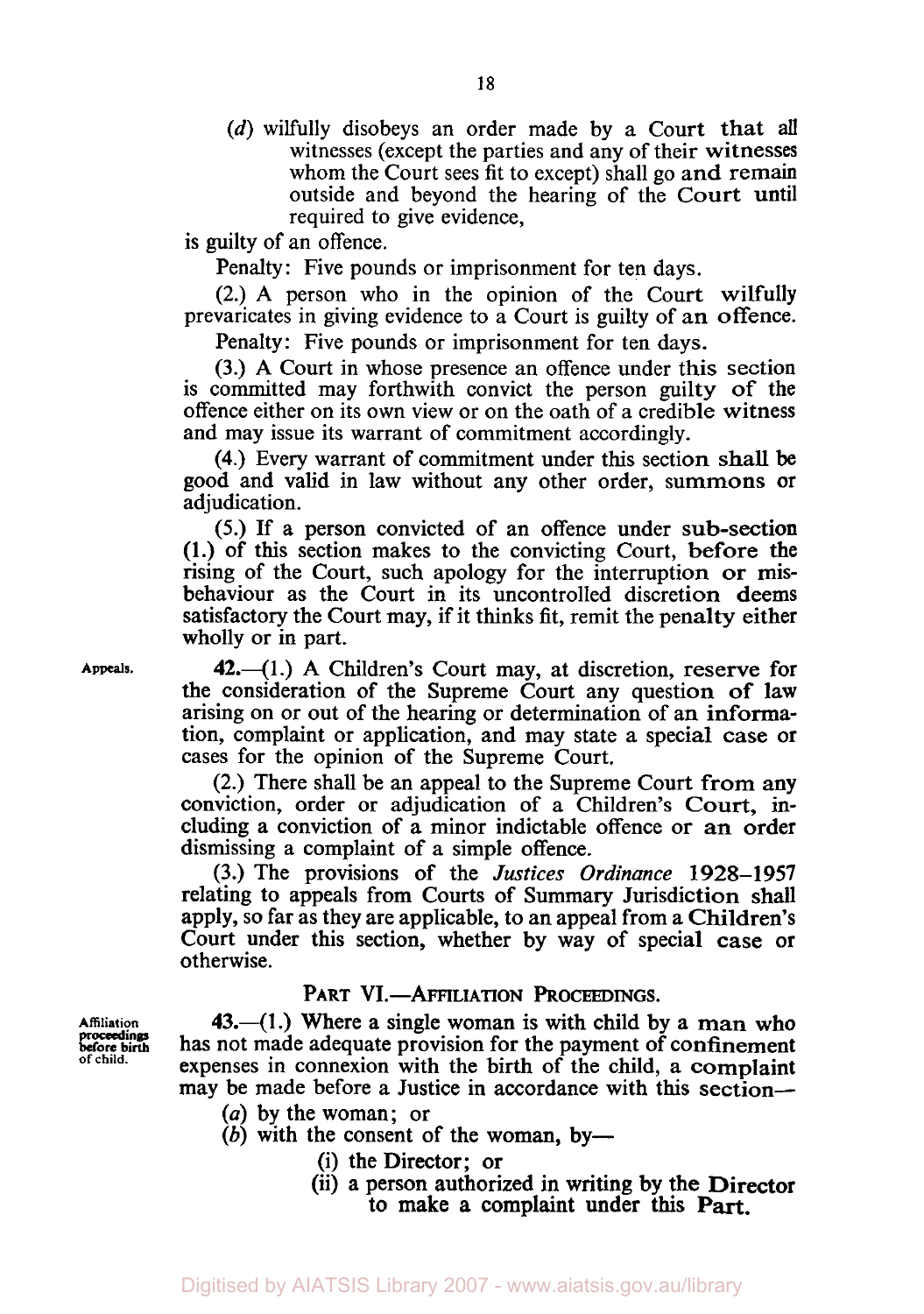- **(2.) A** complaint under this section-
	- $(a)$  shall be-
		- (i) in writing; and
		- (ii) on oath; and
	- $(b)$  shall state-
		- (i) that the woman is with child;
		- (ii) the name of the man by whom she is with child; and
		- (iii) that the man specified in the last preceding sub-paragraph has not made adequate provision for the payment of the confinement expenses in connexion with the birth of the child and is over the age of eighteen years.

**(3.) In** this section, '' man " means a male person over the age of eighteen years at the time of the making of the complaint.

**(4.)** An allegation in a complaint under this section that a specified person was at the time of the making of the complaint **Over** the age of eighteen years shall in any proceedings under this Part be deemed to be proved in the absence of proof to the contrary.

it without means of support and the father is over the age of after birth eighteen years a complaint may be made before a Justice in **of child.**  accordance with this section by- 44.--(1.) Where the father of an illegitimate child has left Affiliation

- *(a)* the mother of the child;
- *(b)* the Director; or
- **(c)** a person authorized in writing by the Director to make a complaint under this Part.
- (2.) **A** complaint under this section-
- $(a)$  shall be—
	- (i) in writing; and
	- **(ii)** on oath; and
- $(b)$  shall state-
	- (i) the name of the mother of the child;
	- (ii) the name of the child;
	- (iii) the name of the father of the child; and
	- (iv) that the male person named **as** the father of the child has left the child without means **of**  support and is over the age of eighteen years.

**(3.) An** allegation in a complaint under this section that a specified person was at the time of the making of the complaint over the age of eighteen years shall in any proceedings under this Part be deemed to be proved in the absence of proof to the contrary.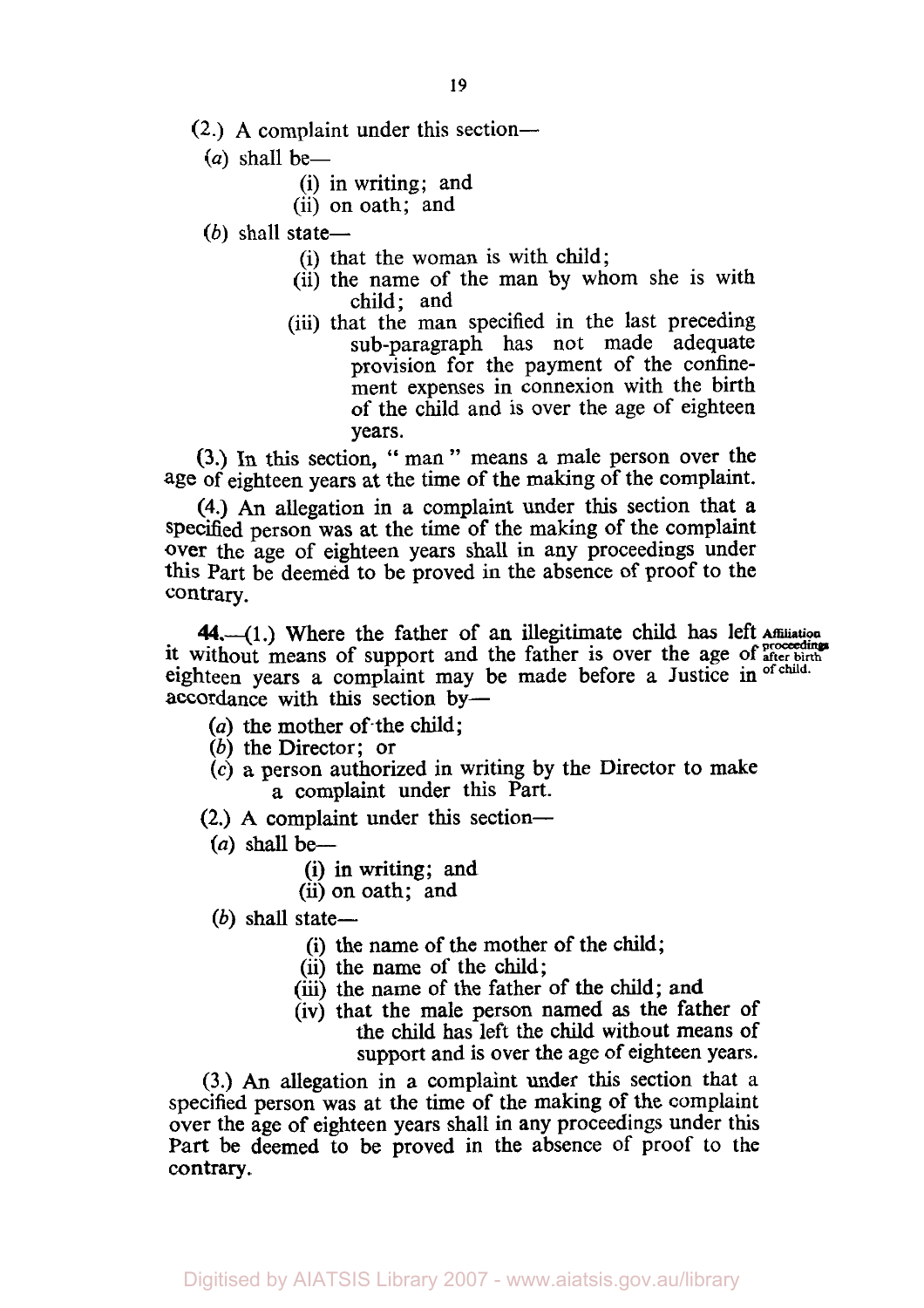**Justice may issue summons or warrant.** 

- **45.** Where—<br>(*a*) a complaint is made in accordance with section fortythree of this Ordinance or the last preceding section; and
- *(b)* the person making the complaint produces evidence **on**  oath, either oral or on affidavit, in corroboration of some material particular as to the paternity of the child,

the Justice before whom the complaint is made may summon the male person complained against to appear before a Court to answer the complaint or, if satisfied that the circumstances require it, issue a warrant for the male person's apprehension.

**46.**—(1.) Where a Court hearing a complaint under section forty-three of this Ordinance is satisfied—

- *(a)* by the evidence of a medical practitioner or the certificate of a medical practitioner admitted as evidence with the consent of the defendant, that the woman is with child;
- *(b)* that the defendant is the male person by whom the woman is with child; and
- **(c)** that the defendant is over the age of eighteen years,

the Court may, unless it is satisfied that at the time the child was begotten the woman was a common prostitute, order the defendant to pay to the Director for confinement expenses such sum, **not**  exceeding Seventy-five pounds, **as** the Court thinks fit.

(2.) **A** Court shall not make **an** order under the last preceding sub-section on the evidence of the woman unless that evidence is corroborated in some material particular.

**47. A** Children's Court ordering a defendant to pay for confinement expenses under the last preceding section may at the same time order the defendant to pay to the Director weekly such sum for maintenance of the child **as** the Court thinks fit.

**48.-(1.)** Where a Court hearing a complaint under section forty-four **of** this Ordinance is satisfied that the child is illegitimate and that the defendant **is** the father of the child, is over the **age**  of eighteen years, and has left the child without means of support, the Court may, unless it is satisfied that at the time the child was begotten the woman was a common prostitute, order the defendant to pay to the Director weekly such sum for maintenance of the child as the Court thinks fit.

(2.) **A** Court ordering a defendant to pay for maintenance **of** a child under the last preceding sub-section may at the same time order the defendant to pay to the Director such sum, not exceeding Seventy-five pounds, for confinement expenses, *as*  the Court thinks fit.

**Order for payment of confinement expenses.** 

**Order for payment of maintenance.** 

**Order on Complaint after** birth **of chiid.**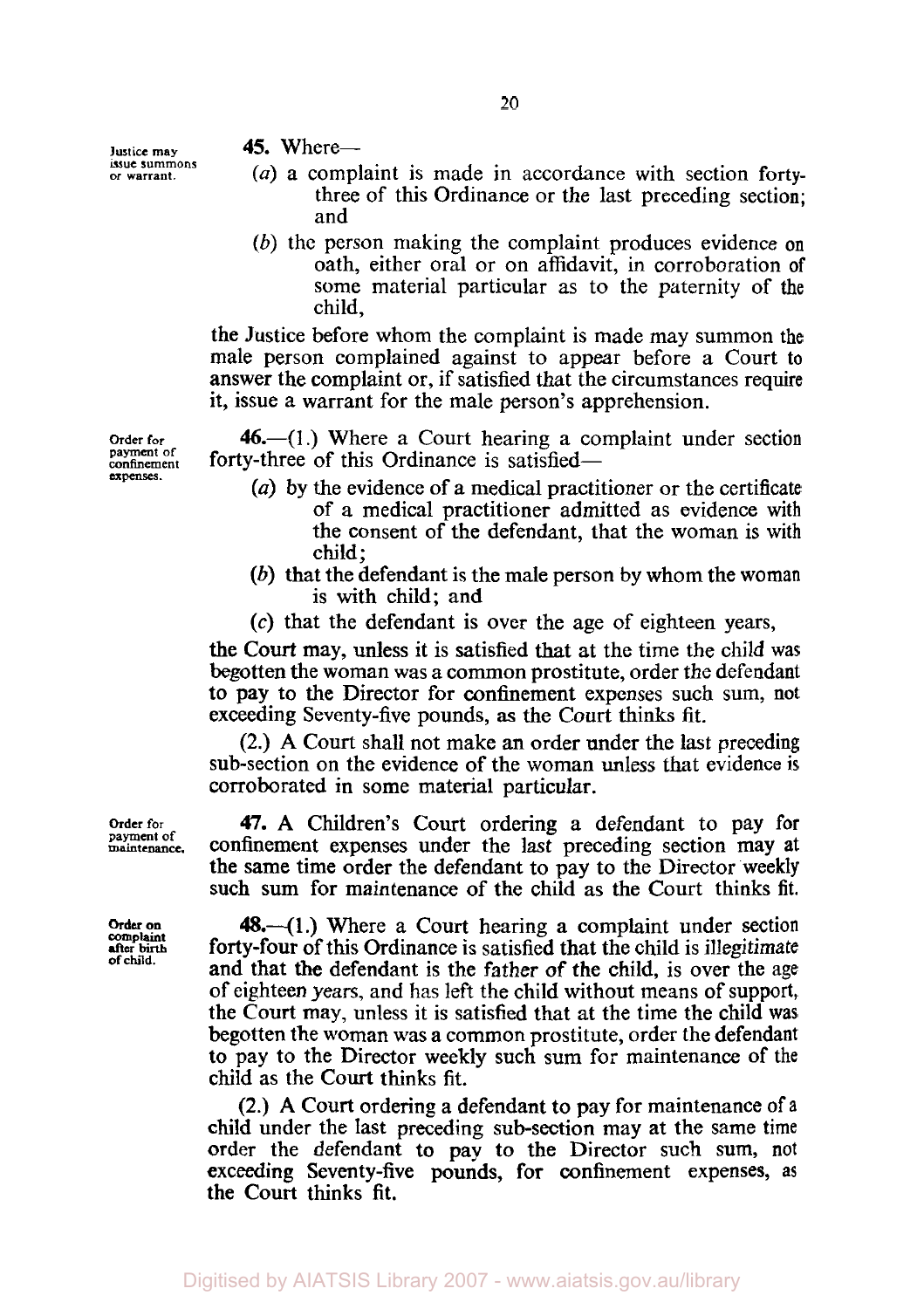**(3.) A** Court shall not make an order under sub-section (1.) **of** this section on the evidence of the mother of the child unless that evidence is corroborated in some material particular.

**49.** An order for maintenance under section forty-seven of **Duration of**  this Ordinance or the last preceding section-<br>
<u>maintenance</u>.

- *(a)* is not enforceable until notice of the date of birth of the child is served on the defendant; and
- *(b)* relates to maintenance of the child from the date of birth of the child until-
	- (i) the child dies;
	- (ii) the order is discharaged by a court of competent jurisdiction; or
	- (iii) the child attains the age of sixteen years, whichever first occurs. whichever first occurs.

**50.**--(1.) Subject to the next succeeding sub-section, the **Disposal of**<br>
Director shall-<br> **expenses or confinement**<br> **expenses or** 

- *(a)* retain any sum paid to him under section forty-six of **maintenance.**  this Ordinance until the child is born and then apply the sum towards payment of the confinement expenses ;
- *(b)* apply any sum paid to him under sub-section (2.) of section forty-eight of this Ordinance towards payment of the confinement expenses; and
- *(c)* apply any sum paid to him under section forty-seven or  $sub-section (1.)$  of section forty-eight of this Ordinance towards payment of the cost of maintaining the child.

(2.) Where any doubt or question arises as to the disposal of money paid under this Part or Part VII. of this Ordinance for confinement expenses or maintenance, a Court may, on application by the Director or the mother of the child, by order give directions **as** to the disposal of the money.

**51.**-(1.) If at the hearing of a complaint in respect of the Liability of maintenance of an illegitimate child, a male person over the age, **person** admitting or apparently over the age, of eighteen years admits or says that **intercourse** he had sexual intercourse with the mother of the child at any with mother of time with his such that in the curious of the Cannt the world illegitimate time which is such that, in the opinion of the Court, the male child. person may possibly be the father of the child, the Court may, upon the hearing and without complaint made for the purpose, order the male person to pay to the Director weekly a **sum** for or towards maintenance of the child and may also, if the Court **thinks** fit, at the same time order the male person to pay to the Director a **sum** for or towards confinement expenses in respect **of** the child; but no order shall be made under this sub-section unless the male person is given an opportunity to be heard by the **Court** in respect of the making of the order.

(2.) An order may be made under the last preceding sub**section** against each of any number **of** male persons.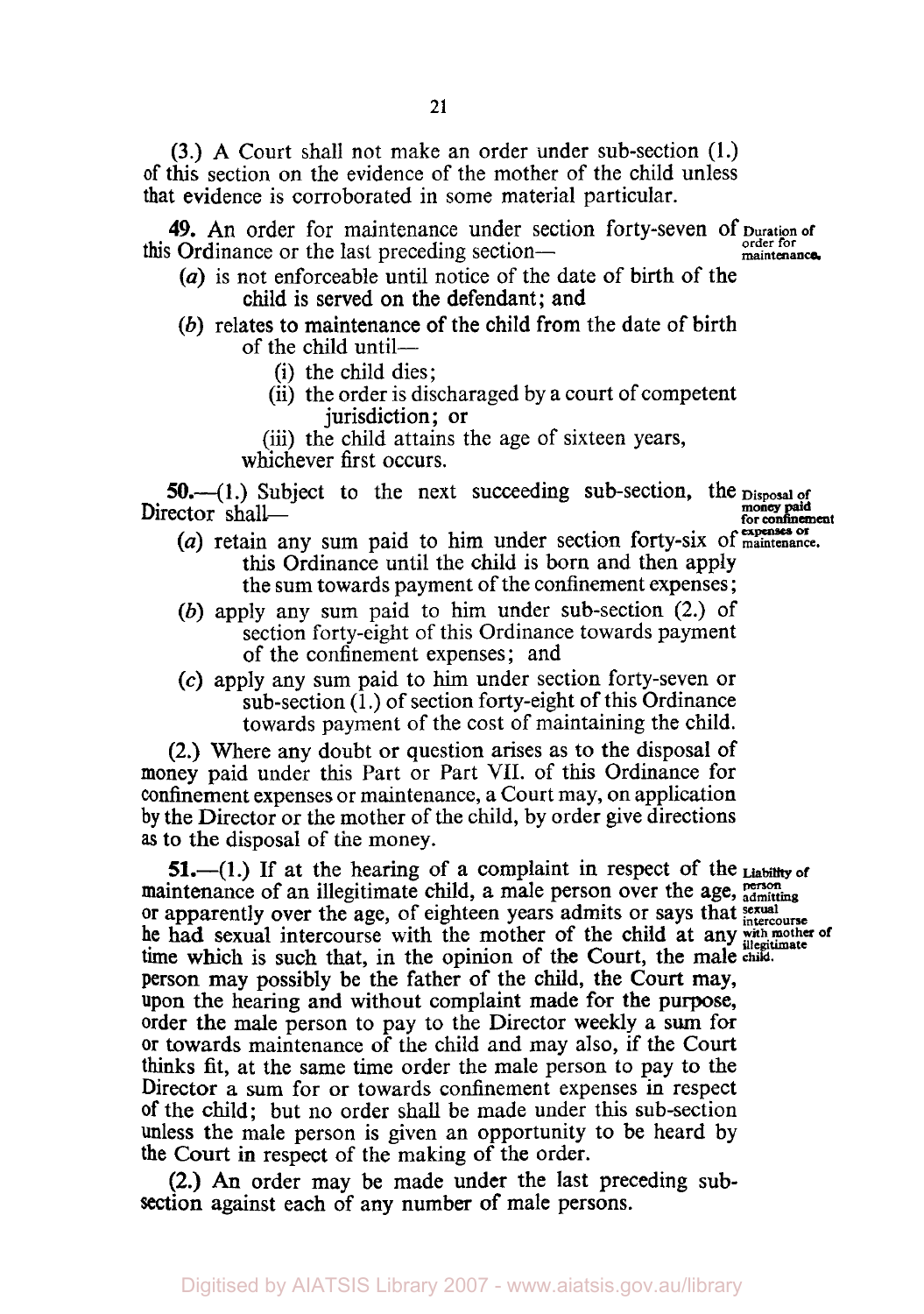**(3.)** If on the hearing of a complaint in respect of the maintenance of an illegitimate child it is proved to the satisfaction of the Court that the defendant had sexual intercourse with the mother of the child at any time which is such that, in the opinion of the Court, the defendant may possibly be the father of the child, and the defendant is over the age, or apparently over the age, of eighteen years, the Court may (without limiting the powers of the Court to make any other order which it is empowered to make by this or any other section of this Ordinance) order the defendant to pay to the Director weekly a sum for or towards maintenance of the child and may also, if the Court thinks fit, at the same time order the defendant to pay to the Director a sum for or towards confinement expenses in respect of the child.

- **(4.)** *An* order made under this section shall be deemed to be-
	- *(a)* an order under sub-section **(1.)** of section forty-eight **of**  this Ordinance, if the order is an order to pay for or towards maintenance of the child; or
	- *(b)* an order under sub-section (2.) of section forty-eight of this Ordinance, if the order is an order to pay for or towards confinement expenses in respect of the child.

*(5.)* The amount of a **sum** ordered by a Court to be paid under this section to the Director-

- *(a)* weekly for or towards maintenance of an illegitimate child; or
- *(b)* for or towards confinement expenses in respect of an illegitimate child,

shall be such as the Court thinks just, but so that neither the total of the sums ordered to be paid weekly under this Ordinance for or towards maintenance of the child nor the total of the sums ordered to be paid under this Ordinance for or towards confinement expenses in respect of the child exceeds respectively the **sum** to be paid weekly for maintenance of the child or the sum **to** be paid for confinement expenses in respect of the child which the Court would have ordered if the hearing had been the hearing of a complaint under section forty-four of this Ordinance and the defendant had been the defendant at that hearing.

*(6.)* **A** Court shall not make an order under this section to pay for or towards maintenance of an illegitimate child or confinement expenses in respect of an illegitimate child if the Court is satisfied that at the time the child was begotten the mother of the child was a common prostitute.

**(7.)** Where an application is made to a Court for the making of an order under this section and the Court refuses the application, the Court shall make a memorandum of the refusal.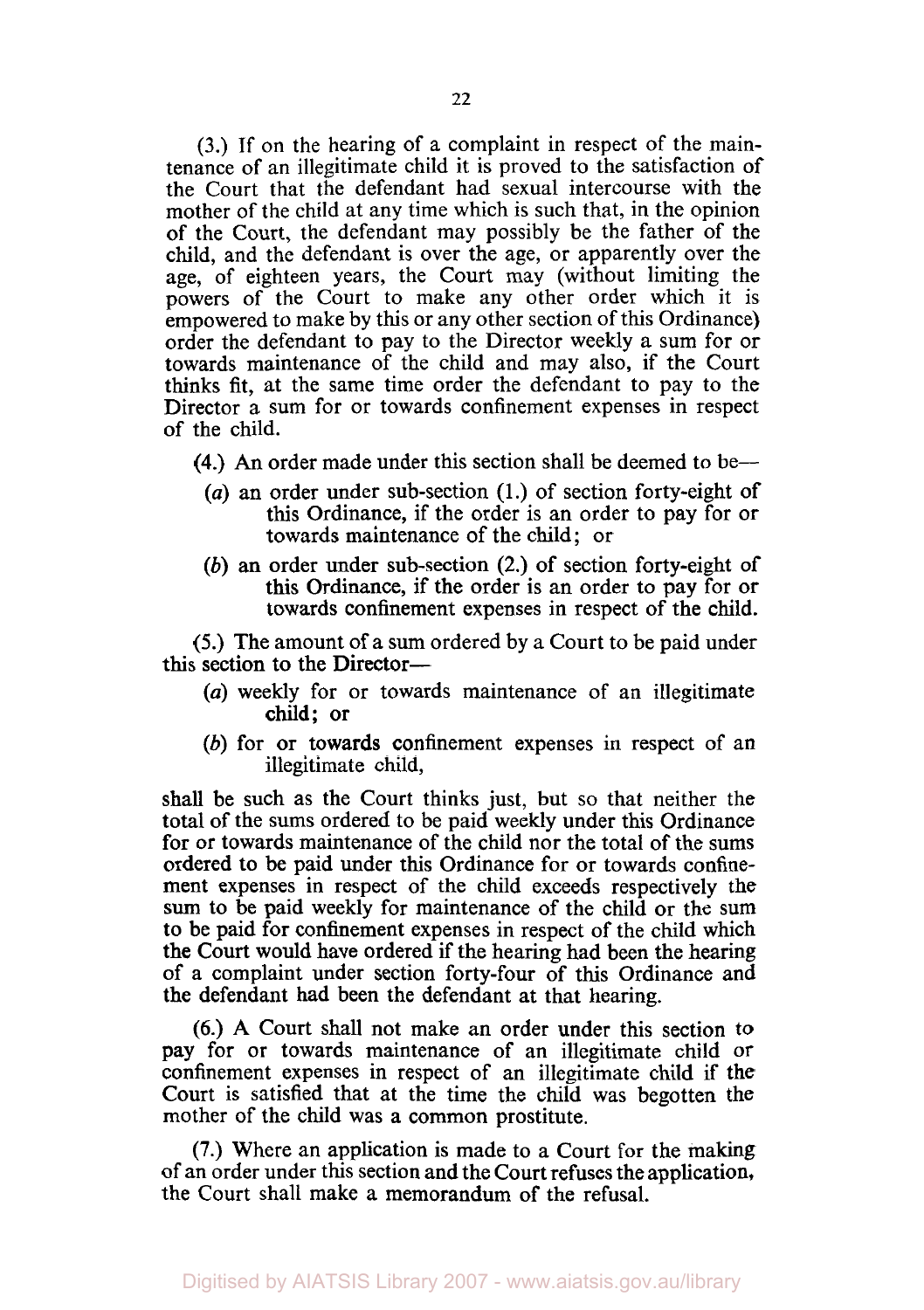**52.**—(1.) The Director or a person authorized in writing by **Power to** the Director to make a complaint under this Part may make a **lay complaint** complaint against a male person over the age of eighteen years child by one or at the time of the making of the complaint alleging that the male more persons. person had sexual intercourse with the mother of an illegitimate child at a time which is such that the male person may possibly be the father of the illegitimate child.

(2.) **A** Justice may summon a male person against whom a complaint is made under the last preceding sub-section to appear before a Court and show cause why he should not pay for or towards past or future maintenance of the illegitimate child and confinement expenses in respect of the illegitimate child; or, if satisfied that the circumstances require it, issue a warrant in the first instance for the apprehension of that male person.

**(3.)** If at the hearing of the complaint the Court is satisfied that the male person had sexual intercourse with the mother of the illegitimate child at a time which is such that the male person may possibly be the father of the child and that the male person was over the age of eighteen years at the time of the making of the complaint, the Court may order the male person to pay to the Director weekly a sum for or towards maintenance of the child and may also, if the Court thinks fit, at the same time order the male person to pay to the Director a sum for or towards confinement expenses in respect of the child.

**(4.) A** complaint or order under this section may be made against each of any number of male persons.

*(5.)* An order made under this section shall be deemed to be-

- *(a)* an order under sub-section **(1.)** of section forty-eight of this Ordinance, if the order is an order to pay for or towards maintenance of the child; or
- *(b)* an order made under sub-section (2.) of section fortyeight of this Ordinance, if the order is an order to pay for or towards confinement expenses in respect of the child.

*(6.)* **A** Court hearing a complaint under this section may **vary** an order made under this Ordinance for the payment of a **sum** weekly for or towards maintenance of the child or a sum for or towards confinement expenses in respect of the child.

**(7.)** The amount of a sum ordered by a Court to be paid under this section to the Director-

- *(a)* weekly for or towards maintenance of an illegitimate child; or
- *(b)* for or towards confinement expenses in respect of an illegitimate child,

**shall** be such **as** the Court thinks just, but so that neither the total **of** the sums ordered to be paid weekly under this Ordinance for **or** towards maintenance **of** the child nor the total of the sums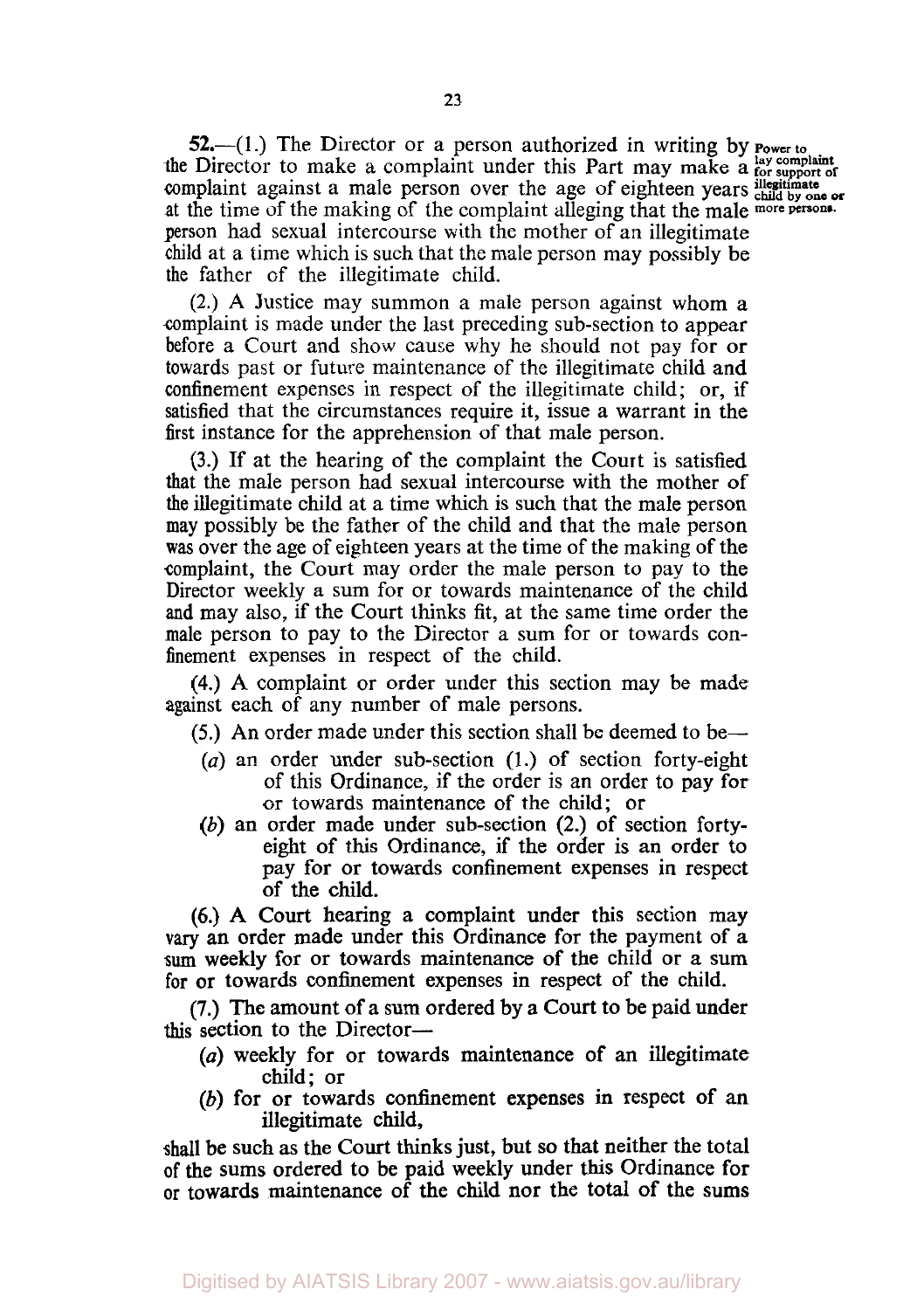ordered to be paid under this Ordinance for or towards confinement expenses in respect of the child exceeds respectively the sum to be paid weekly for maintenance of the child or the sum to be paid for confinement expenses in respect of the child which the Court would have ordered if the hearing had been the hearing of a complaint under section forty-four of this Ordinance and a male person against whom an order is made or varied under this section had been the defendant at that hearing.

(8.) A Court shall not make an order under this section to pay for or towards maintenance of an illegitimate child or confinement expenses in respect of an illegitimate child if the Court is satisfied that at the time the child was begotten the mother of the child was a common prostitute.

(9.) In any proceedings under this section, an allegation in a complaint that a specified person was at the time of the making of the complaint over the age of eighteen years shall be deemed to be proved in the absence of proof to the contrary.

Payment of **53.**—(1.) Where an illegitimate child dies, the Court may, funeral expenses on application by the Director or the mother of the child, by the illegitimate **on** application by the Director or the mother of the child, by child. order-

- *(a)* direct a person admitting himself or adjudged by **a** Court to be the father of the child to pay such sum to **the**  Director as the Court considers reasonable for or towards the funeral expenses of the child; **and**
- (b) direct the Director as to the disposal of that **sum.**

(2.) Where the mother of an illegitimate child (including **<sup>a</sup>** child which has been still-born after the commencement of the sixth month of pregnancy) dies during parturition or in consequence of parturition, a Court may, on the application of the Director, by order---

- *(a)* direct a person admitting **himself** or adjudged by a **Court**  to be the father of the child to pay such sum to the Director **as** the Court considers reasonable for or towards the funeral expenses of the mother; **and**
- *(b)* direct the Director **as** to the disposal of that sum.

(3.) For the purposes of this section a person against whom **an**  order is made under section forty-six, forty-seven, forty-eight or fifty-one of this Ordinance or the last preceding section is deemed to be adjudged by the Court making the order to be the father of the child.

**refusal** &c.

**[Complaint](http://Compl.int) 54.-(1** .) On complaint in writing and on oath being made **to to comply with a Justice by the Director or a person authorized in writing by the**<br>
<u>botomply</u> with a Director to make a complaint under this Part that a passen **order, &c. Director** to make **a** complaint under this Part that **a** person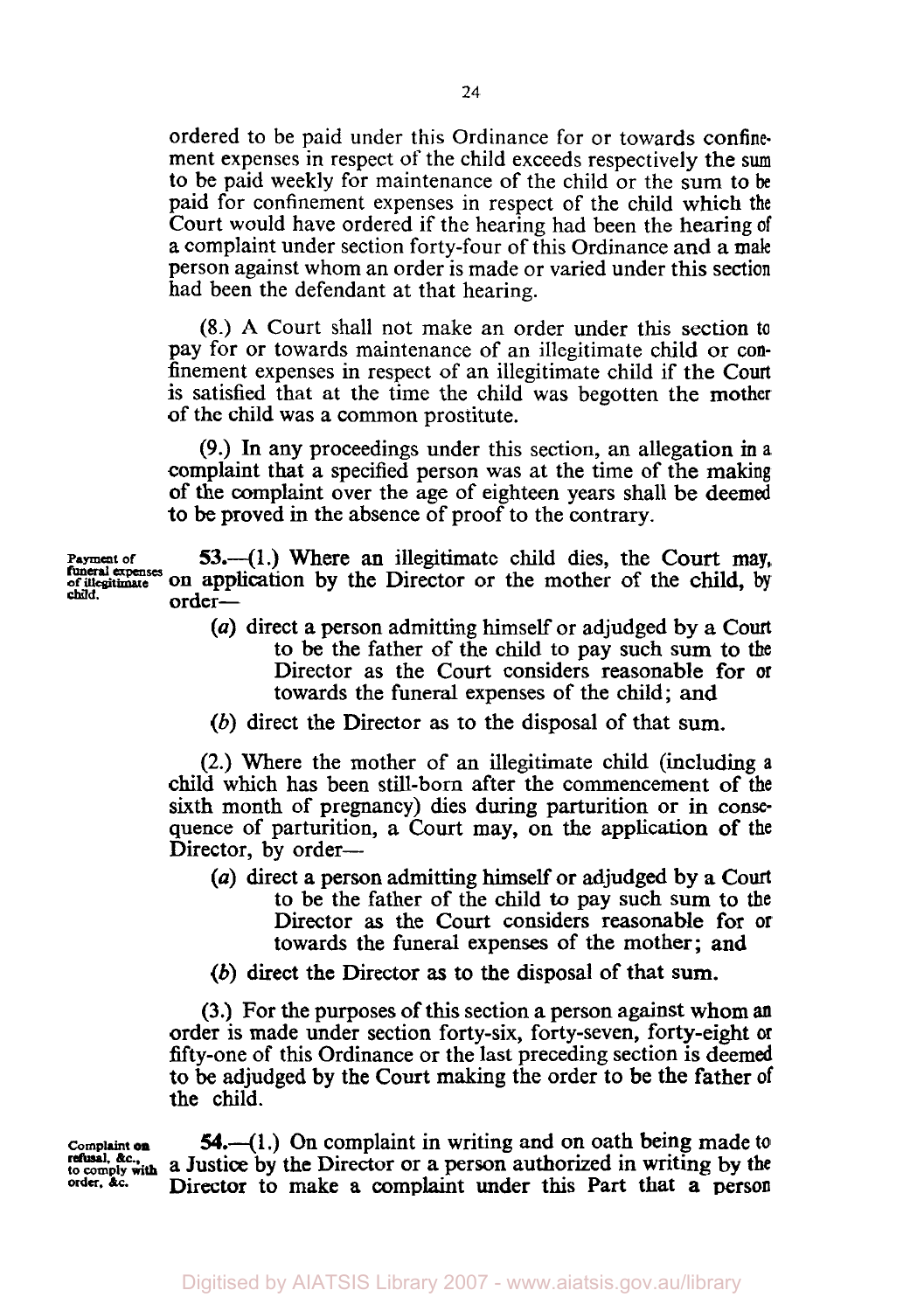against whom an order relating to confinement expenses, maintenance or funeral expenses has been made under this Ordinance-

- *(a)* has refused, failed or neglected to comply with the order; or
- *(b)* is attempting to leave the Northern Territory without making arrangements satisfactory to the Director for future payments under the order,

the Justice may summon the person complained against to appear before a Court to answer the complaint, or, if satisfied that the circumstances require it, issue a warrant in the first instance for **the** apprehension of the person complained against.

(2.) **If** at the hearing of a complaint under this section the **Court** is satisfied that the person complained against has refused, failed or neglected to comply with the order or is attempting to leave the Northern Territory without making arrangements satisfactory to the Director for future payments under the order, the Court may-

- *(a)* commit the person complained against to prison for a period not exceeding twelve months, with or without hard labour; or
- *(b)* require the person complained against to find security satisfactory to the Court that he will-
	- **(i)** in future comply with the order; or
	- (ii) not leave the Northern Territory without making arrangements satisfactory to the Director for future payments under the order,
	- **as** the case requires.

**(3.) A** Court may commit to prison for a period not exceeding twelve months, with or without hard labour, a person required **to** find security under paragraph *(b)* of the last preceding subsection if the person does not find that security to the satisfaction of the **Court.** 

**55. Where an order for payment of confinement expenses is Director to made under this Part and no child is born, within nine months paid for order** is made, the Director shall return to the person **against no child is born.** whom the order is made any money paid by that **person** to the Director under the order. after the date of the order, to the woman in respect of whom the **expenses** wh

56. The lapse of an order for maintenance under this Lapse of order not the order was made to pay any money due under the order at the **at the set of the set of lapsing**. Ordinance does not affect the liability of the person against whom **<sup>t</sup>***0 affect*  **money due**  time the order lapsed.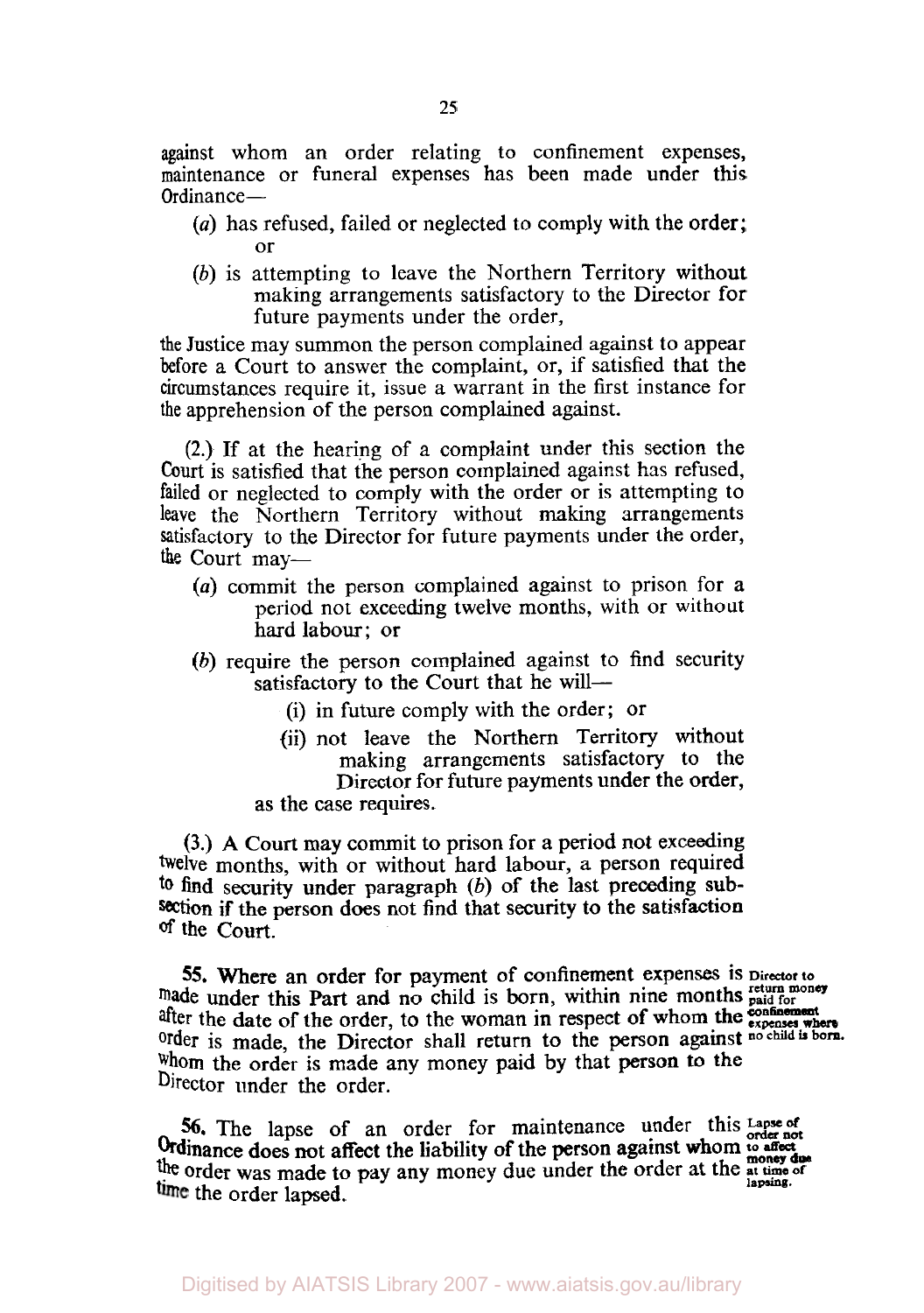## PART VII.-STATE CHILDREN.

**Liability for of State maintmance children.** 

**57.**—(1.) The near relatives specified in the next succeeding sub-section are liable to pay for or contribute towards the maintenance of a State child in accordance with their ability and in the order specified in that sub-section.

(2.) The liability specified in the last preceding sub-section lies-

- *(a)* on the father of the child;
- *(b)* if the father is dead or unable to pay for all the cost **of**  maintaining the child, on the mother of the child;
- *(c)* if the father is dead and the mother is dead or unable to pay for all the cost of maintaining the child, **on the**  stepfather (if any) of the child; and
- **(d)** if the mother is dead and the father is dead or unable to pay for all the cost of maintaining the child, on the stepmother (if any) of the child.
- **(3.)** In **this** section stepmother (*i*)<br>*(a)* **f** father "--<br>*(i)* include
	- - (i) includes, in the case of an adopted child, an adopting father and the husband of an adopting mother; and
		- (ii) means, in the case of an illegitimate child **who**  is not adopted, a person admitting himself **to**  be, or adjudged by a Court to be, the father of the child;
	- *(b)* " mother " includes, in the case of an adopted child, **an**  adopting mother and the wife of an adopting father;
	- *(c)* " stepfather " means a man who marries the mother **of**  the child after the death of the father of the child;
	- **(d)** " stepmother " means a woman who marries the father of the child after the death of the mother of the child.

**58.-(1.)** The Director or a person authorized by him **in**  writing to act under this section may make a complaint that a person liable to pay for or contribute towards the cost of **main**taining a State child **is** able but refuses to do **so.** 

(2.) On complaint being made under the last preceding **sub**  section a Justice may summon the person specified in the complaint to appear before a Court at a time and place appointed in the summons to show cause why he should not pay for or contribute towards the past or future maintenance of the child.

*59.* Where at a hearing a Court is satisfied that **a** person **payment of maintenance of** summoned under this Part-

> *(a)* is a near relative of and liable to pay for or contribute towards the cost of the maintenance of the State child specified **in** the summons; and

**Enforcement proceedings.** 

**Order for** 

**State child.**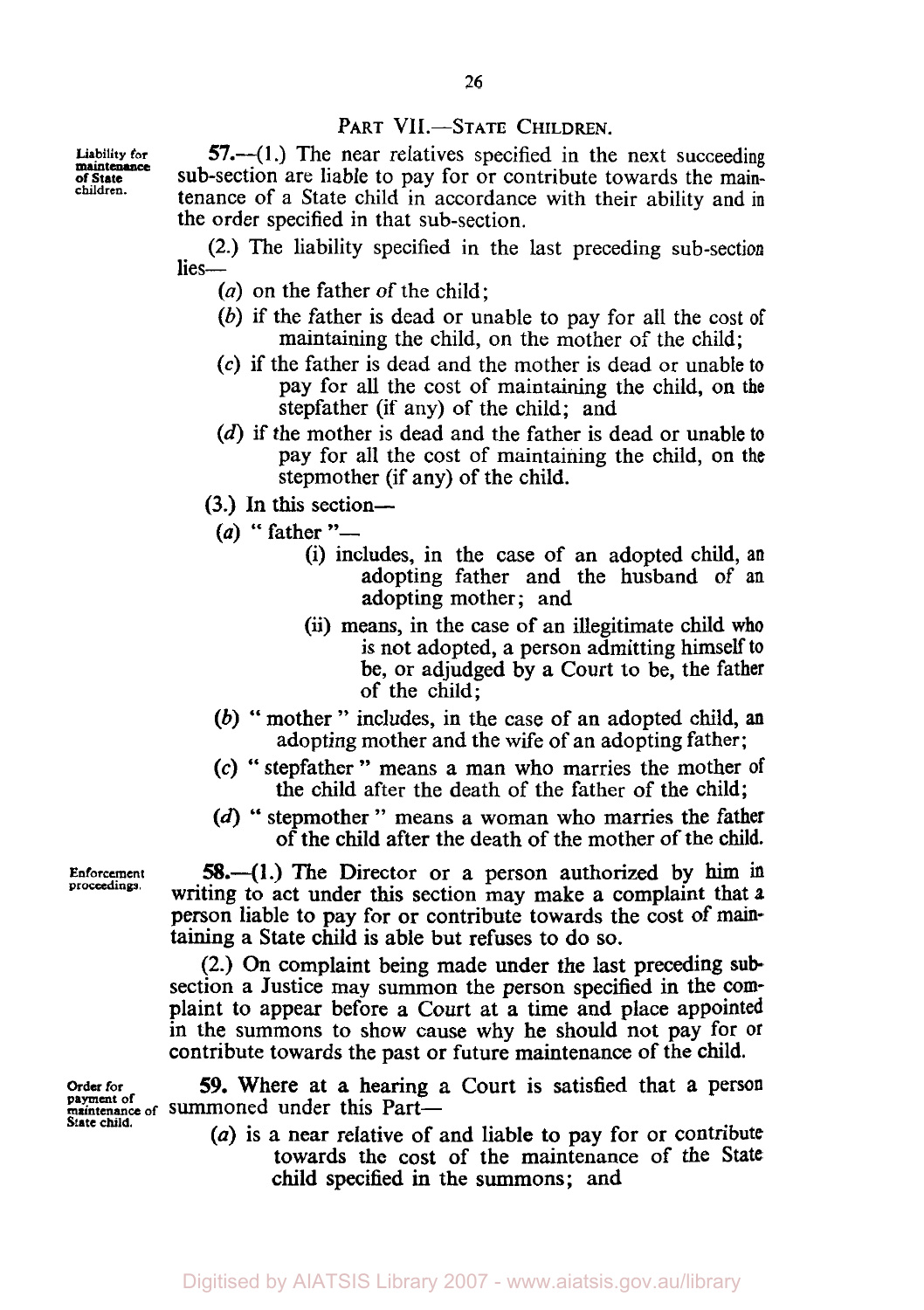*(b)* is able to pay for or contribute towards the cost of the past or future maintenance of the child but refuses to do so,

the Court may order the person to pay to the Director such sum for or towards the cost of the past maintenance of the child, not being maintenance of the child after the child has attained the age of sixteen years, as the Court thinks appropriate or such weekly sum for or towards the cost of the future maintenance of the child for such period until the child attains the age of sixteen years as the Court thinks appropriate, or both.

Of a complaint in respect of the maintenance of a State child, **evidence.**  an allegation in the complaint-**60.** Subject to the next succeeding section, upon the hearing Allegations to be prima facie

- *(a)* that the person complained against is a near relative liable and able to pay for or contribute towards the cost of the maintenance of the child; or
- (b) that a specified sum-
	- (i) has been expended upon; or
	- (ii) is due or owing for or in respect of, the cost of the maintenance of the child,

shall, be *prima facie* evidence of the matter alleged.

in respect of the maintenance of an illegitimate State child, an <sup>to paternity.</sup> allegation in the complaint that the person is the father of the child is not evidence of the matter alleged; but a Court hearing the complaint may, subject to the next succeeding sub-section, adjudge him to be the father of the child and make an order against him under this Part. **61.**—(1.) Upon the hearing of a complaint against a person Evidence as

**(2.) A** person shall not be adjudged under the last preceding sub-section to be the father of an illegitimate State child-

- *(a)* upon the evidence of the mother, unless her evidence is corroborated in some material particular;
- *(b)* if the Court hearing the complaint is satisfied that at the time the child was begotten the mother was a common prostitute; or
- **(c)** if the evidence adduced, including evidence of the results of serological tests, indicates that it is impossible or unlikely that he is the father of the child.

**62.-(1.) A** State child who absconds from his proper custody **State child absconding is** guilty of an offence.

**or illegally removed from** 

(2.) A Justice may issue a warrant for the arrest of a State **proper** c **child** who has absconded or been illegally removed from his proper custody.